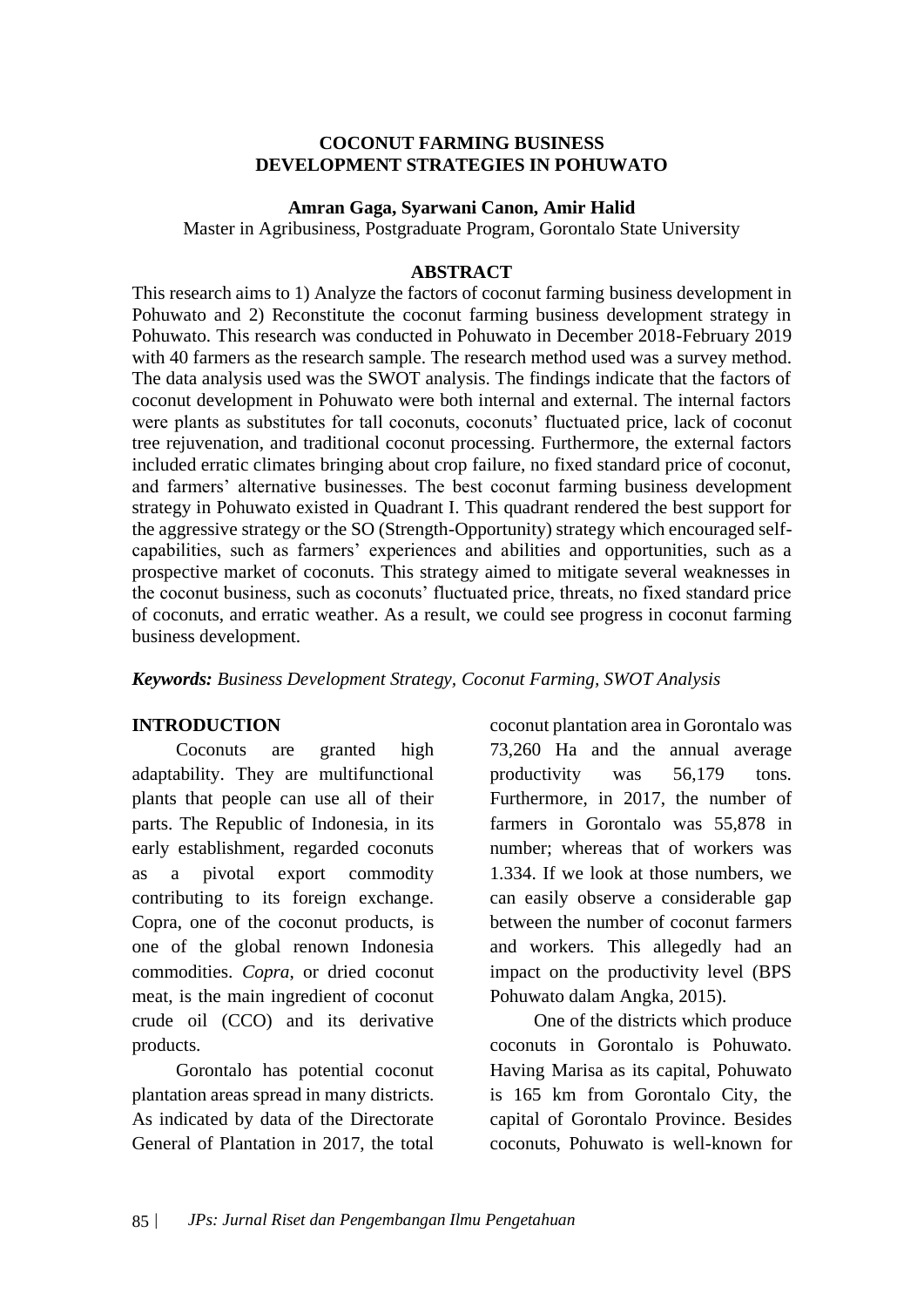its corn, cacao, patchouli, and chilis. However, the highest production is achieved by coconuts as the main ingredient of copra commodity. The area of Pohuwato is 16,821 hectares and deemed as a smallholder plantation so the community is allowed to cultivate it to fulfill their household needs. From this area, they could produce coconuts by 27,936.12 tons (BPS Pohuwato dalam Angka, 2015). Based on the research background, we are interested in making research on "*Coconut Farming Business Development Strategies in Pohuwato*".

# **LITERATURE FRAMEWORK**

Coconuts (*Cocos nucifera L.*) are one of the plants which contribute to the sustainability of the Indonesian community. Coconuts have multiple functions, one of which is a means to preserve the living environment by fixating  $CO<sub>2</sub>$  to be  $O<sub>2</sub>$  (Suhardiman, 2004).

Coconuts (*Cocos nucifera L.*) belong to the family of Palmae and the genus of Cocos. Two variety of coconuts, the dwarf variety and the tall variety, are identified (Setyamidjaja, 1994). Coconuts are considered multifunctional and plant with a high economic value. Humans can use all parts of coconut trees, making them call them the tree of life as almost all parts of the trees including the root, trunk, leaves, and fruit are useful (Anonym, 2008).

Saragih (2007) argues that the agribusiness system covers four subjects which are:

a. The upstream agricultural industry, or the upstream agribusiness, constitutes the industries which produce agricultural production facilities (input), such as agrochemical industries (fertilizer, pesticide, and animal drugs), agroautomotive industries (farming tools and machines, crop processing tools and machines), and plant/animal seedling industries.

- b. Agriculture in a broad definition, or on-farm agribusiness, is a farming business in which crop cultivation, horticulture, plantation, animal farming, and forestry are included.
- c. The downstream agricultural industry, or downstream agribusiness, is industrial activities with which people process crops into processed products, either intermediate products or final products
- d. Some supporting services for agribusiness, such as trade, banking, education, assistance by staff or experts, government regulation, and others.

Sokarwati (2006:1) clarifies that farming science is the science which studies how people allocate the resources available in an effective and efficient manner, engendering a high profit in a certain period. The allocation of resource is effective if farmers or producers can allocate resources in their possession (authority) well, and efficient if the allocation can generate output which exceeds input in quantity.

A suitable analysis to respond to this issue is the SWOT analysis. This analysis allows us to analyze both the internal and external environments of an organization in strategy management.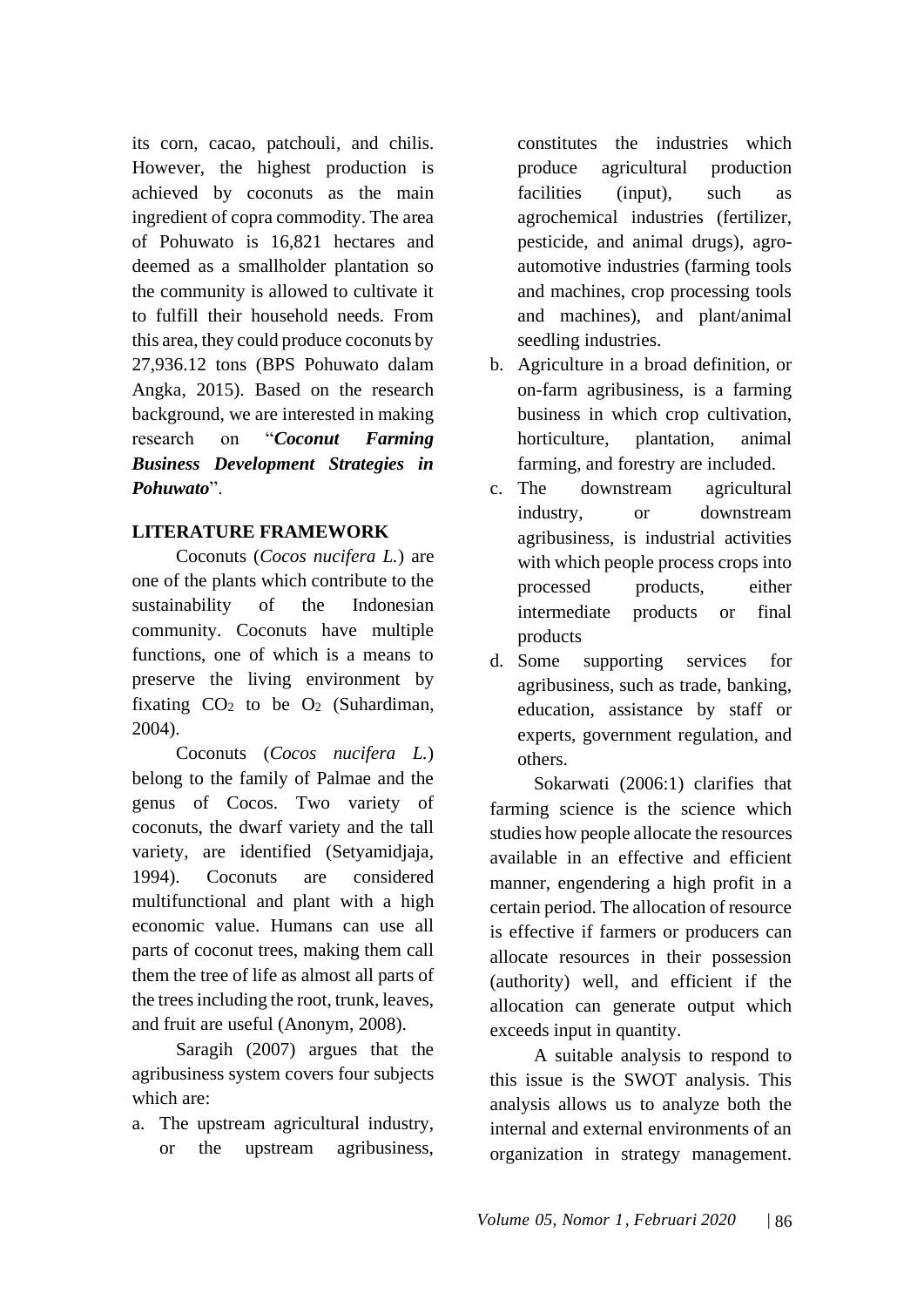By a means of this analysis, an organization will determine its long-run objective using a corporate strategy, or grand strategy, or business strategy as well as its short-term objective, or annual objective, using a function strategy or the strategy specifically stipulated for the department (Thoyib, 2005:62).

Furthermore, Rangkuti (2003:31) defines the SWOT analysis using a SWOT matrix, a tool used to reconstitute the factors of a corporate's strategy. This matrix gives an evident description of the method to merge the opportunity and external threats a corporate have to confront with its strengths and weaknesses.

## **RESEARCH METHODOLOGY**

The research location was purposively selected. We then considered Pohuwato as the most suitable because farmers living there were just developing farming businesses in coconut. This research took three months of accomplishment, starting from December to February 2019. The method used was a survey method by which we collected empirical data using interviews and observations. The research data types and resources were primary and secondary. For the coconut plantation areas varied, the sample was determined using a stratified random sampling system. Regardless of the total farmer population which consisted of 250 farmers, we only took 15% or 40 farmers. The data collection techniques were observations, questionnaire distributions, interviews, and documentation. Finally, the analysis

method used in this research was the SWOT analysis.

## **FINDINGS AND DISCUSSION**

- **1. Internal Factors of Coconut Farming Business Development**
- a. Strength Factors of Coconut Farming Business Development
	- 1) Improvement in the Coconut Production The coconut production in Pohuwato was developed into a preeminent product contributing to the household income of the farmers.
	- 2) Farmers' Experience in Using and Developing Coconuts Coconut farmers in Pohuwato were knowledgeable and experienced in using and developing coconuts.
	- 3) Increase in Farmers' Household Income Coconuts were one of the profitable commodities for farmers since they were one of

the primary ingredients of almost

all Indonesian cuisine. 4) Coconut Usability

> All parts of a coconut tree, starting from the root to leaves, were useful. People used them to fulfill their household needs and to build a house or other buildings.

- 5) Low Maintenance Cost Coconut trees did not require as many production inputs as other trees/plants.
- 6) High Demand

The demand for coconut commodities remained to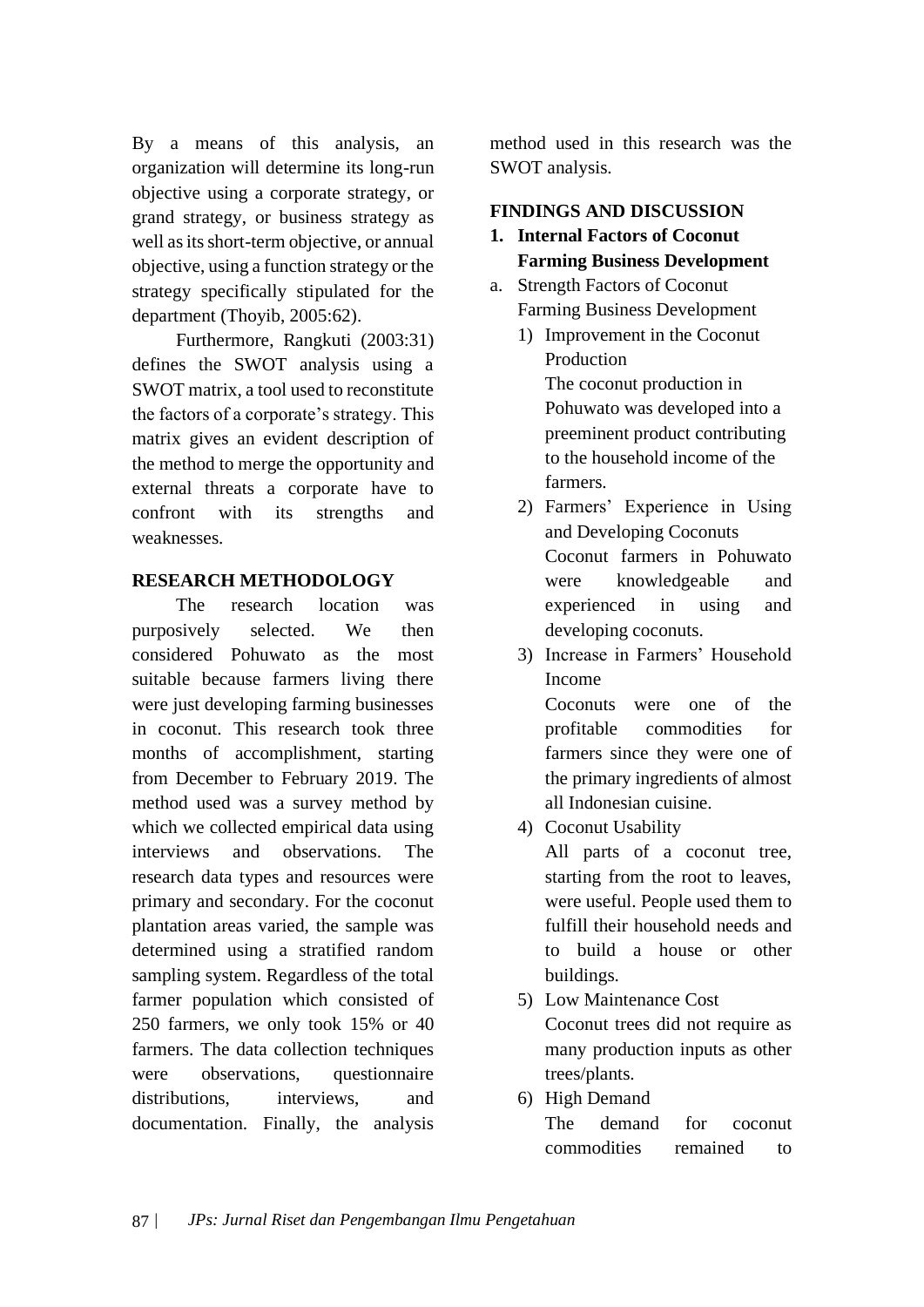increase as they were the main ingredient of almost all of Indonesian food and beverages. Not only household consumers, but also corporates perceived that coconuts were important.

- b. Weakness Factors of Coconut Farming Business Development
	- 1) Other Plans as Substitutes for Tall Coconuts Palms existed as the substitute for coconut as the main ingredient of cooking oil.
	- 2) Coconuts' Fluctuated Price

The global market predominantly determined *copra*'s price.

- 3) Lack of Coconut Tree Rejuvenation Farmers preferred corn, chilis, and horticulture to coconuts.
- 4) Traditional Coconut Processing Farmers in Pohuwato processed coconuts manually or traditionally using modest tools due to expensive equipment or technology and limited capital to develop their coconut farming business.

| No.            | <b>Internal Factors</b>                                                               | Weight | Rating         | Worth |
|----------------|---------------------------------------------------------------------------------------|--------|----------------|-------|
|                | <b>Strength</b>                                                                       |        |                |       |
|                | Increase in coconut production                                                        | 0.07   | 2              | 0.14  |
| 2              | Farmers' experiences regarding the use and<br>development of coconut farming business | 0.10   | 3              | 0.3   |
| 3              | Contribution to farmers' household income                                             | 0.15   | 4              | 0.6   |
| 4              | Use of coconut trees                                                                  | 0.15   | 4              | 0.6   |
| 5              | Low maintenance cost                                                                  | 0.13   | 3              | 0.39  |
| 6              | High demand                                                                           | 0.05   | 2              | 0.1   |
|                | <b>Total strength</b>                                                                 | 0.65   |                | 2.13  |
|                | <b>Weakness</b>                                                                       |        |                |       |
|                | Plants as substitutes for tall coconuts                                               | 0.10   |                | 0.1   |
| $\overline{2}$ | Coconuts' fluctuated price                                                            | 0.05   | $\mathfrak{D}$ | 0.1   |
| 3              | Lack of coconut tree rejuvenation                                                     | 0.10   |                | 0.1   |
| 4              | Traditional coconut processing                                                        | 0.10   |                | 0.1   |
|                | <b>Total Weakness</b>                                                                 | 0.35   |                | 0.4   |

#### **Table 1. Internal Factors of Coconut Farming Business Development Strategies**

*Source: Primary Data Processed, 2019*

- **2. External Factors of** *Coconut Farming Business* **Development**
- a. Opportunity Factors of Coconut Farming Business Development
	- 1) Good Market Prospect

The coconut farming business in Pohuwato had a good market prospect. Coconuts were the main ingredient of almost all Indonesian cuisine and the main material of building construction when the government had

stipulated logging restriction and suggested the community turn to coconuts as a better alternative. Besides, the good market prospect was also maintained by the derivative products of coconut e.g. nata de coco, coconut husk, coconut oil, VCO, coconut water, coconut milk, coconut wood, coconut sticks, coconut shells, coconut husks, and others.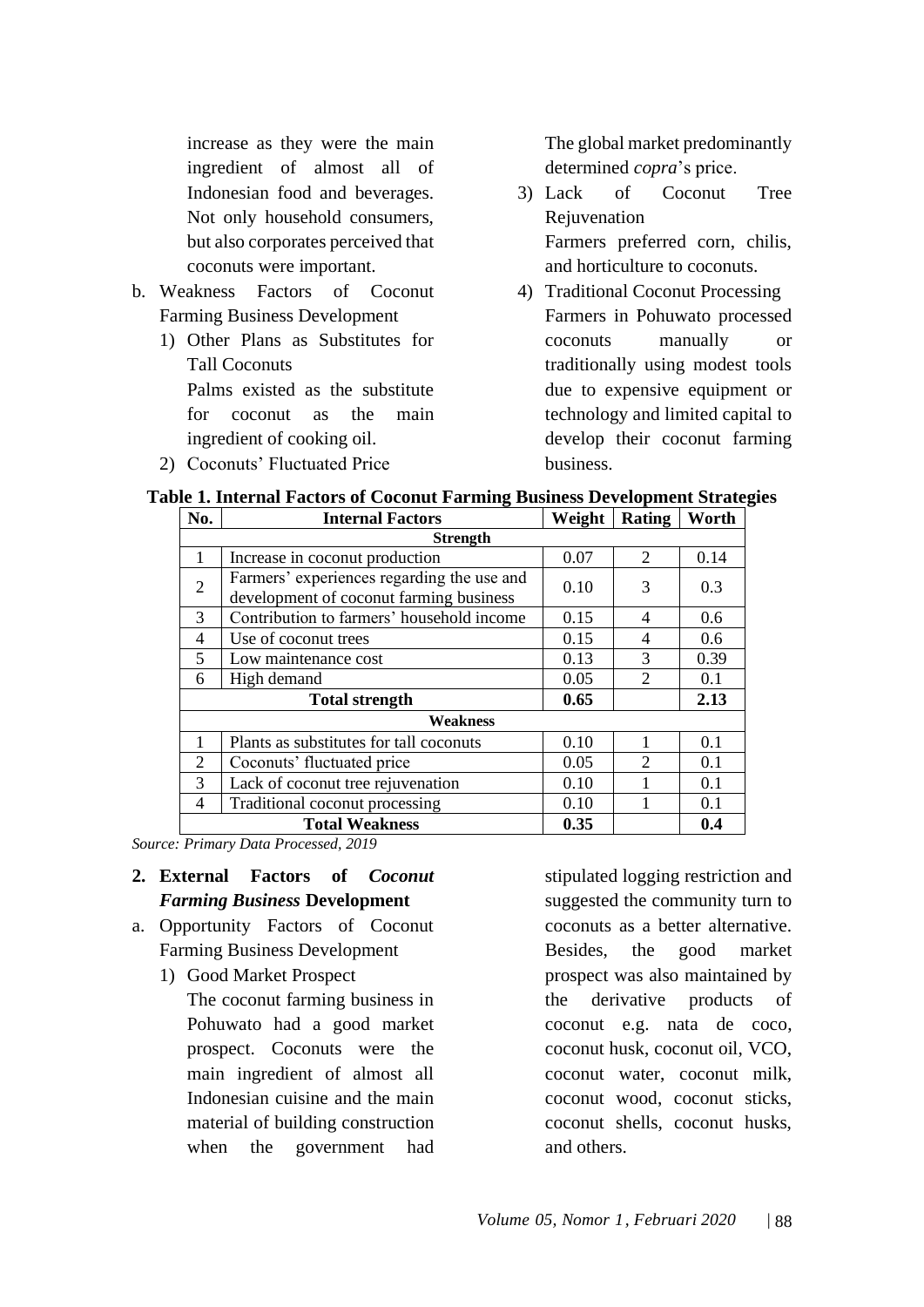- 2) Needs of Automotive Industries Automotive industries had declared their needs for coconut husks as the substitute for rubber which was increasingly expensive to make car seat belts.
- 3) Online Marketing Online marketing appeared as media informing the derivative products of coconuts and contributing to more efficient production costs.
- 4) Cooperation between Farmers and Big Companies

It seemed the use and development of coconut farming businesses by farmers in Pohuwato drew the interests of several big companies e.g. PT. Multi Nabati Sulawesi, prompting them to establish cooperation with farmers in the form of purchasing their products and giving assistance and training in regard to the processing and development of the business.

5) Increasing Demands for **Coconuts** Broader opportunities were lain upon due to an increase in the demand for coconuts in Pohuwato. Furthermore, the

increase grew more intense due to a significant increase in the demand for coconuts on Ramadhan and other holy days.

- b. Threat Factors of Coconut Farming Business Development
	- 1) No Fixed Standard Price of **Coconuts**

No fixed standard price of coconuts was considered a threat farmers had to confront. A sudden decline in coconuts' price might result in loss and hence urged farmers to find solutions to the loss.

2) Erratic Weather

Erratic weathers harmed the amount of production. Furthermore, climate changes, in which the dry season was longer in period than the rainy season, also generated crop failure. Many coconut trees could not survive and those which managed to survive produced fewer coconuts.

3) Other Farming Businesses Other than Coconuts Farmers found corn business was more promising in terms of marketing and price and thereby starting to abandon coconuts.

| No.                      | <b>External Factors</b>                          | Weight | Rating | Worth |
|--------------------------|--------------------------------------------------|--------|--------|-------|
|                          | <b>Opportunities</b>                             |        |        |       |
|                          | Good market process                              | 0.15   |        | 0.6   |
| 2                        | Needs of automotive industries                   | 0.15   |        | 0.6   |
| 3                        | Online marketing                                 | 0.12   | 3      | 0.36  |
| 4                        | Cooperation between farmers and<br>big companies | 0.10   | 3      | 0.3   |
| $\overline{\phantom{1}}$ | Increase in the demand for coconuts              | 0.11   | 3      | 0.33  |
|                          | <b>Total Opportunity</b>                         | 0.63   |        | 2.19  |

### **Table 2. External Factors of Coconut Farming Business Development Strategies**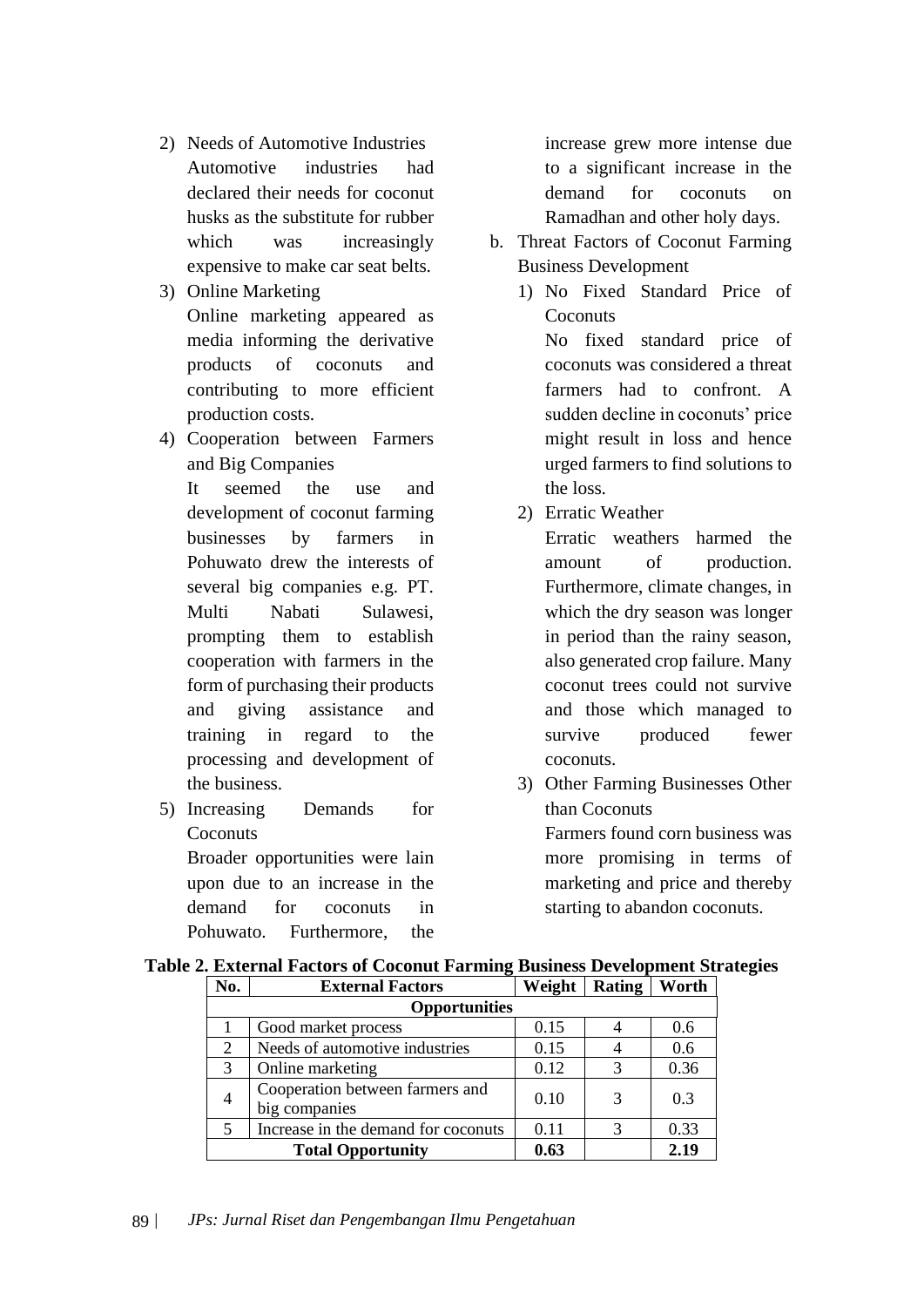| <b>Threats</b>                        |      |      |
|---------------------------------------|------|------|
| No fixed standard price of coconuts   | 0.13 | 0.13 |
| Erratic weathers                      | 0.13 | 0.13 |
| <b>Businesses Other than Coconuts</b> | 0.11 | 0.22 |
| <b>Total Threats</b>                  | 0.37 | 0.48 |

*Source: Primary Data Processed, 2019*

# **3. Coconut Farming Business Development Strategies in Pohuwato**

Using the SWOT analysis diagram, we could identify the coconut farming business development strategy in Pohuwato (Figure 1). Figure 1 indicates that strength was larger than weakness, generating the X-axis in the SWOT analysis diagram. This implies that opportunity was higher than threats, generating the Y-axis in the same diagram. The difference of strength to weakness was 1.73 (the worth was acquired by reducing the total strength by the total weakness). Meanwhile, the difference between opportunity and threat was 1.71 (the worth was acquired by reducing the total opportunity by the total threat). As such, the coconut farming business development strategy in Pohuwato existed in Quadrant I and thereby corresponding to the aggressive strategy or SO (Strength-Opportunity) strategy. This finding proposes that fact that the coconut farming business development strategy applied in Pohuwato had strengths and opportunities to mitigate the weaknesses and threats.



*Figure 1. The SWOT Analysis of Coconut Farming Business Development Strategy in Pohuwato*

**4. Coconut Farming Business Development Matrix in Pohuwato** The SWOT matrix tells how management can build a linkage between the external opportunities and threats and the internal strengths and weaknesses. The capacity is explained in detail in Table 3.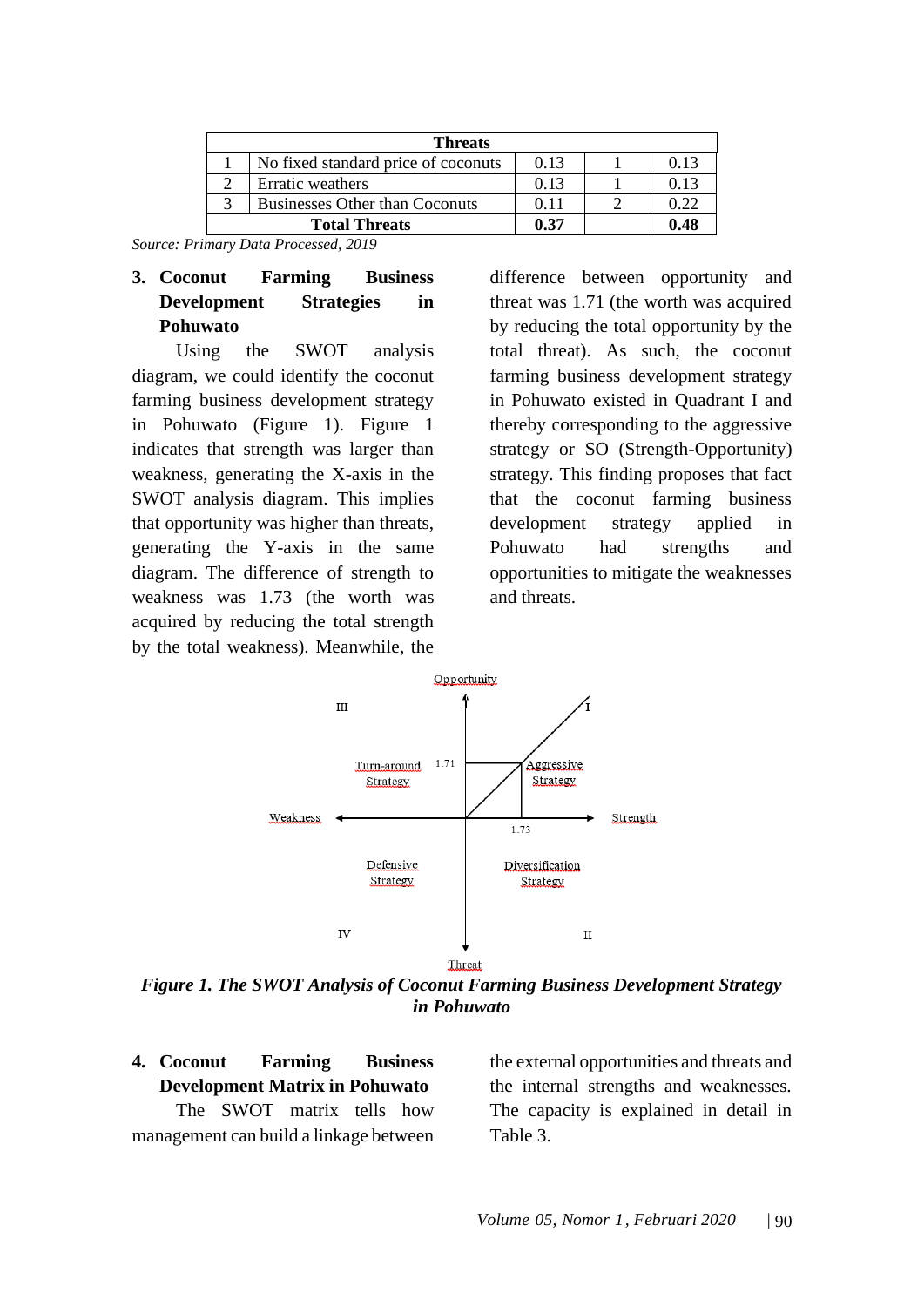|                         |                   | <b>Internal Factors</b>                                                                                                                                                                                                                                                                                                                                                                                                                      |                                                                                                                                                                                                                                                                                                                                                                                                                                                                                                                                       |
|-------------------------|-------------------|----------------------------------------------------------------------------------------------------------------------------------------------------------------------------------------------------------------------------------------------------------------------------------------------------------------------------------------------------------------------------------------------------------------------------------------------|---------------------------------------------------------------------------------------------------------------------------------------------------------------------------------------------------------------------------------------------------------------------------------------------------------------------------------------------------------------------------------------------------------------------------------------------------------------------------------------------------------------------------------------|
|                         |                   | <b>Strengths (S)</b>                                                                                                                                                                                                                                                                                                                                                                                                                         | Weaknesses (W)                                                                                                                                                                                                                                                                                                                                                                                                                                                                                                                        |
|                         | Opportunities (O) | <b>Strategies (SO)</b><br>1. Using farmers' experiences<br>regarding coconut development<br>to intensify the government's<br>supports and concerns<br>2. Using farmers' experiences to<br>escalate consumers' demand<br>for coconuts<br>3. Using all parts of coconut trees<br>to increase farmers' income                                                                                                                                   | Strategies (WO)<br>1. The Pohuwato community had<br>developed palm oil as a<br>substitute for coconut oil.<br>2. Tall coconuts' fluctuated price<br>and the higher demand for<br>coconuts increased farmers'<br>household income.<br>3. The government's socialization<br>and training helped farmers<br>overcome the lack of coconut<br>tree rejuvenation.<br>4. Traditional and manual<br>coconut processing could be<br>overcome by a means of<br>cooperation with big<br>companies.                                               |
| <b>External Factors</b> | Threats (T)       | <b>Strategies (ST)</b><br>1. Farmers' experiences in<br>coconut business development<br>could overcome the loss due to<br>crop failure as a result of<br>erratic weathers<br>2. Due to high demand, farmers<br>should be well aware of the<br>price or information about<br>coconuts in the market to<br>mitigate price manipulation.<br>3. Using all parts of tall coconut<br>trees would negate farmers'<br>interests in other businesses. | <b>Strategies (WT)</b><br>1. Mitigate the risk of crop failure<br>by responding to erratic<br>weather which interfered with<br>coconut growth.<br>2. Improve farmers' knowledge<br>regarding the information<br>about the price in the market to<br>eliminate price manipulation in<br>the market.<br>3. Enhance the processing of tall<br>coconuts, preventing the<br>community to turn to<br>alternative plants.<br>4. Elevate the tall coconut tree<br>rejuvenation, preventing the<br>community to turn to<br>alternative plants. |

| Table 3. The SWOT Matrix of External and Internal Environments |
|----------------------------------------------------------------|
|----------------------------------------------------------------|

*Source: Primary Data Processed, 2019*

# **CONCLUSION**

1. The internal factors which affected the coconut farming business development strategy in Pohuwato were plants as substitutes for tall coconuts, coconuts' fluctuated price, lack of coconut tree rejuvenation, and traditional coconut processing. Furthermore, the external factors included erratic weathers bringing

about crop failure, no fixed standard price of coconut, and farmers' other businesses.

2. The best coconut farming business development strategy in Pohuwato existed in Quadrant I. This quadrant rendered the best support for the aggressive strategy or the SO (Strength-Opportunity) strategy which encouraged self-capabilities,